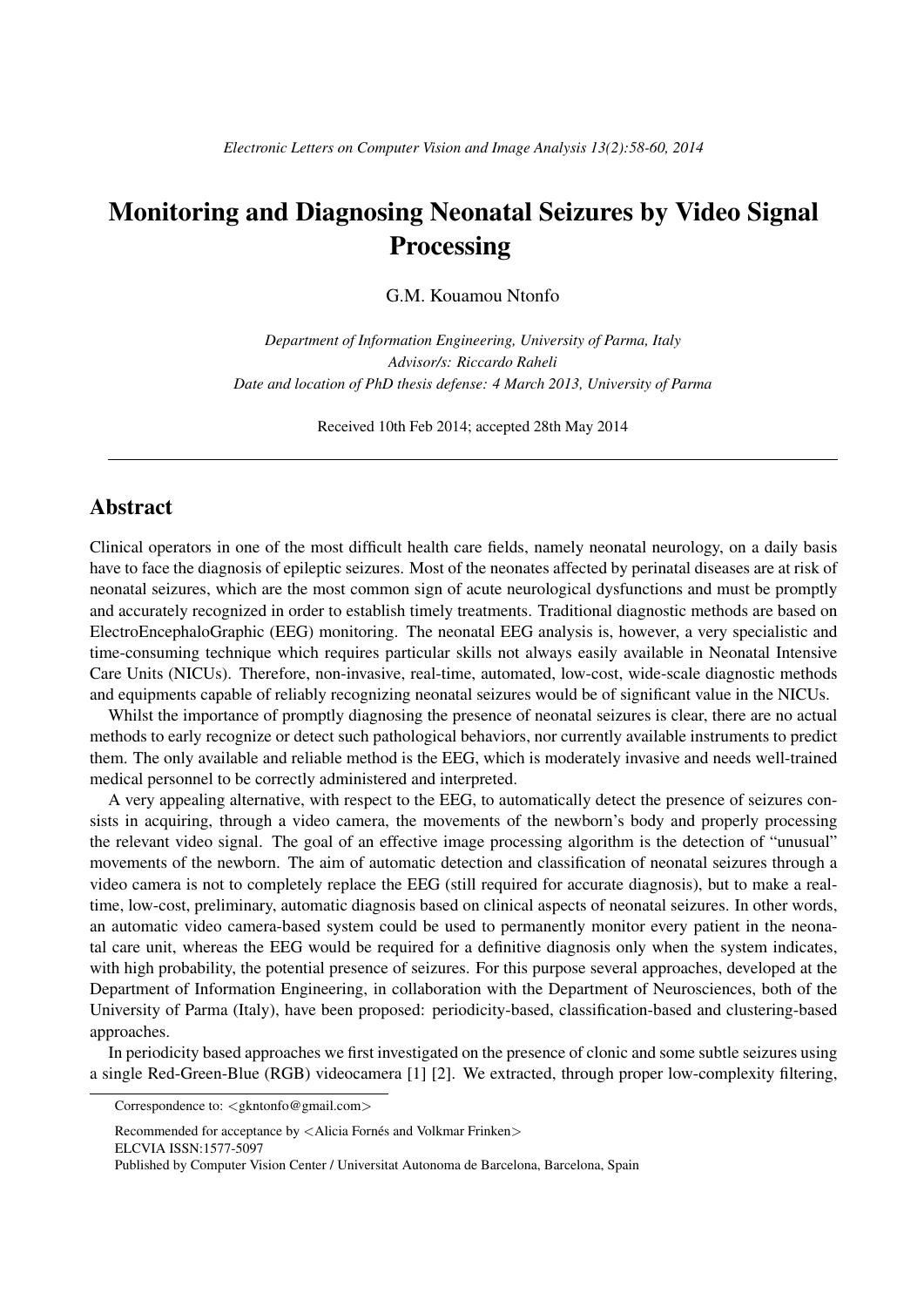a motion signal representative of the body movements of the newborn. In the presence of seizures, the motion signal shows a periodicity very similar to that of the body movements. By applying a periodicity detection algorithm, the periodicity is detected per window (i.e., over a sequence of video frames). Single window processing and multiple interlaced window processing are considered. While in the case of single windows the sensitivity is significantly high, the use of interlaced windows guarantees good values of specificity [3]. A significant drawback that we faced by using a single videocamera was the fact that the patient was filmed only from one viewpoint. Therefore, movements with a direction perpendicular to the videocamera plane was not accurately detected. In order to have a better coverage of the scene, we proposed another periodicity-based approach, based on the use of multiple videocameras and the estimate of a common periodicity feature of the extracted motion signals [4]. Precisely, two cases of multiple videocameras are studied: two RGB videocameras physically placed so that their visual fields intersect and the whole scene is covered and an RGB-Depth (RGB-D) videocamera which provides in addition to an RGB image, a depth map of the target scene by a depth sensor. From preliminary results, we observed that this approach may lead to improvents of the detection performance for clonic and subtle seizures.

The classification based-approach relies upon the observation that myoclonic seizures are brief, rapid, single or arrhythmic repetitive jerks. Therefore, we make use of relevant video signal features for the diagnosis of neonatal myoclonic seizures [5]. In particular, a region of interest (ROI) is selected by identifying an area around the point where the maximum amplitude of the optical flow vector is observed. The motion signal of the ROI is extracted and the broadening factor and the maximum distance between consecutive pairs of zeros of the motion signal are used on a properly trained K-Nearest Neighbors classification algorithm in order to detect myoclonic seizures. This approach may also differentiate clonic and myoclonic seizures from random movements.

Finally we proposed a clustering-based approach [6] which is based on the observation that clonic and subtle seizures are characterized by repetitive movements. Consequently, the trajectories of pathological gestures for a newborn affected by seizures are similar and, therefore, recognizable. Observing that, during a seizure, the part of the body that moves faster is likely to be the one affected by pathological movements, the relevant moving limb is then tracked using a combination of template matching and optical flow algorithms. The idea is to use relevant motion trajectory features for gesture recognition. After a predetermined monitoring time, all relevant motion trajectories are clustered using the DBSCAN algorithm. Preliminary results show that the proposed approach allows to accurately detect neonatal clonic and subtle seizures.

## References

- [1] G. Ferrari, G.M. Kouamou Ntonfo, C. Copioli, R. Raheli and F. Pisani, "Low-Complexity Image Processing for Real-Time Detection of Neonatal Clonic Seizures", *IEEE International Symposium on Applied Sciences in Biomedical and Communication Technologies* (ISABEL 2010), 16(3):375-382, November 2010.
- [2] G.M. Kouamou Ntonfo, G. Ferrari, R. Raheli and F. Pisani, "Low-Complexity Image Processing for Real-Time Detection of Neonatal Clonic Seizures", *IEEE Transactions on Information Technology in Biomedicine* (TITB), 16(3):375-382, 2012.
- [3] F. Pisani, C. Spagnoli, E. Pavlidis, C. Facini, G.M. Kouamou Ntonfo, G. Ferrari and R. Raheli, "Real-Time Automated Detection of Clonic Seizures in Newborns", *Clinical Neurophysiology*, February 2014.
- [4] L. Cattani, G.M. Kouamou Ntonfo, F. Lofino, G. Ferrari, R. Raheli and F. Pisani, "Maximum-Likelihood Detection of Neonatal Clonic Seizures by Video Image Processing", *International Symposium on Medical Information and Communication Technology* (ISMICT 2014), Florence, Italy, April 2014.